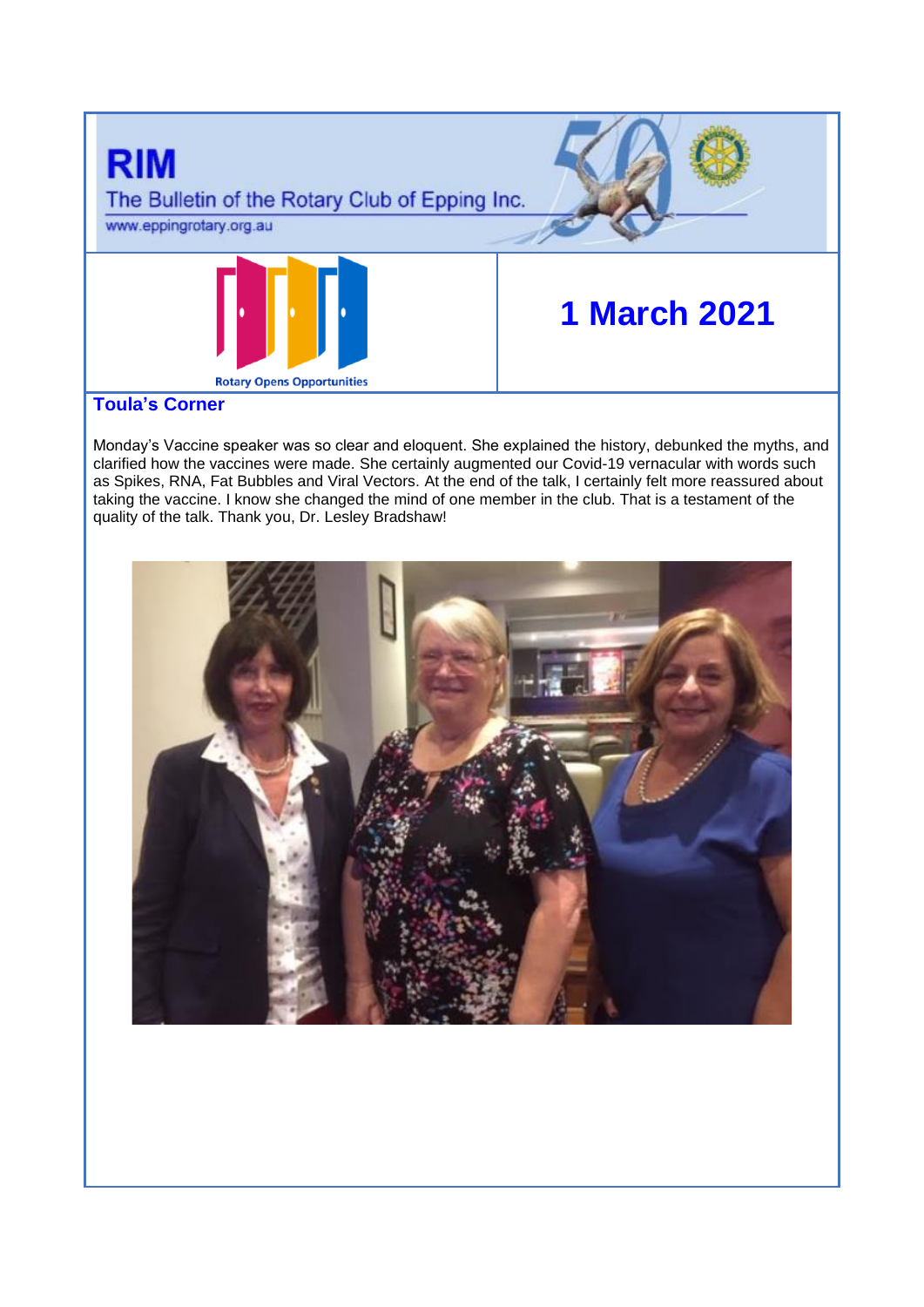| <b>What's coming up</b>        |               |                                                                                                                   |
|--------------------------------|---------------|-------------------------------------------------------------------------------------------------------------------|
| <b>Rotary Club of Epping</b>   |               |                                                                                                                   |
| Monday Night Program 2020-2021 |               |                                                                                                                   |
| Date                           | Venue         | <b>Speaker</b><br>⊺⊽                                                                                              |
| Sunday, 7 March 2021           |               | <b>CLEANUP AUSTRALIA DAY</b>                                                                                      |
| Monday, 8 March 2021           | Hotel, Epping | Senior Constables Julie Lewis and<br>Shane Carne, Crime Prevention Officers<br>at the<br>Ryde Police Area Command |
| Saturday, 13 March 2021        | Online        | <b>DISTRICT CONFERENCE</b>                                                                                        |
| Sunday, 14 March 2021          | Online        | <b>DISTRICT CONFERENCE</b>                                                                                        |
| Monday, 15 March 2021          | Club, Epping  | Pride of Workmanship                                                                                              |
| Monday, 22 March 2021          | Hotel, Epping | Epping Boys High School<br><b>Acting Principal</b><br>Jonathon Mullins & Chris Wilden<br><b>RYPEN Experience</b>  |

### **Next Monday**

Next Monday, March 8 marks the International Women's Day. This day is celebrated around the world and is the focal point in the movement for [women's rights.](https://en.wikipedia.org/wiki/Women%27s_rights)

We will start our meeting with a short quiz about Women. So, sharpen your trivia minds and get them ready. Prizes will be given!

Following the quiz, our guests next week will be Senior Constables and Shane Carne from the Crime Prevention Officers at the Ryde Police Area Command. They will update us on community matters relating to crime, crime prevention and recent statistics.

### **Join us at the pub 6:00 for 6:30 start**

### **DISTRICT CONFERENCE 2021**

### **A Message from our District Governor, David Clark**

Dear Rotarians and friends,

I am asking you to **PLEASE register** for the District 9685 Conference 2021.

Why you ask? Do I need to register because I'm going to a club showing, or to someone's house to view the event?

Well, the reason is simple. The District Conference is a mandatory part of the District Governors responsibilities and we have to give a report to RI on the success of the event. It is costing a large amount of money for us to put this very professional event on for you all to view, and it will be sent out to every Rotarian in the District **FREE** of charge, (whether you register or not), but it would be nice to know just how many people intend to view the program either on the day or later. We also need to ensure that we have a guide to numbers to ensure that there is enough capacity in the broadcasts for both days so that all can view the broadcasts.

The only way we can do that is by registrations. For example, we won't know if 20 people show up at an RSL Club to watch it on the day. All registrants will receive the Conference links, a copy of the full program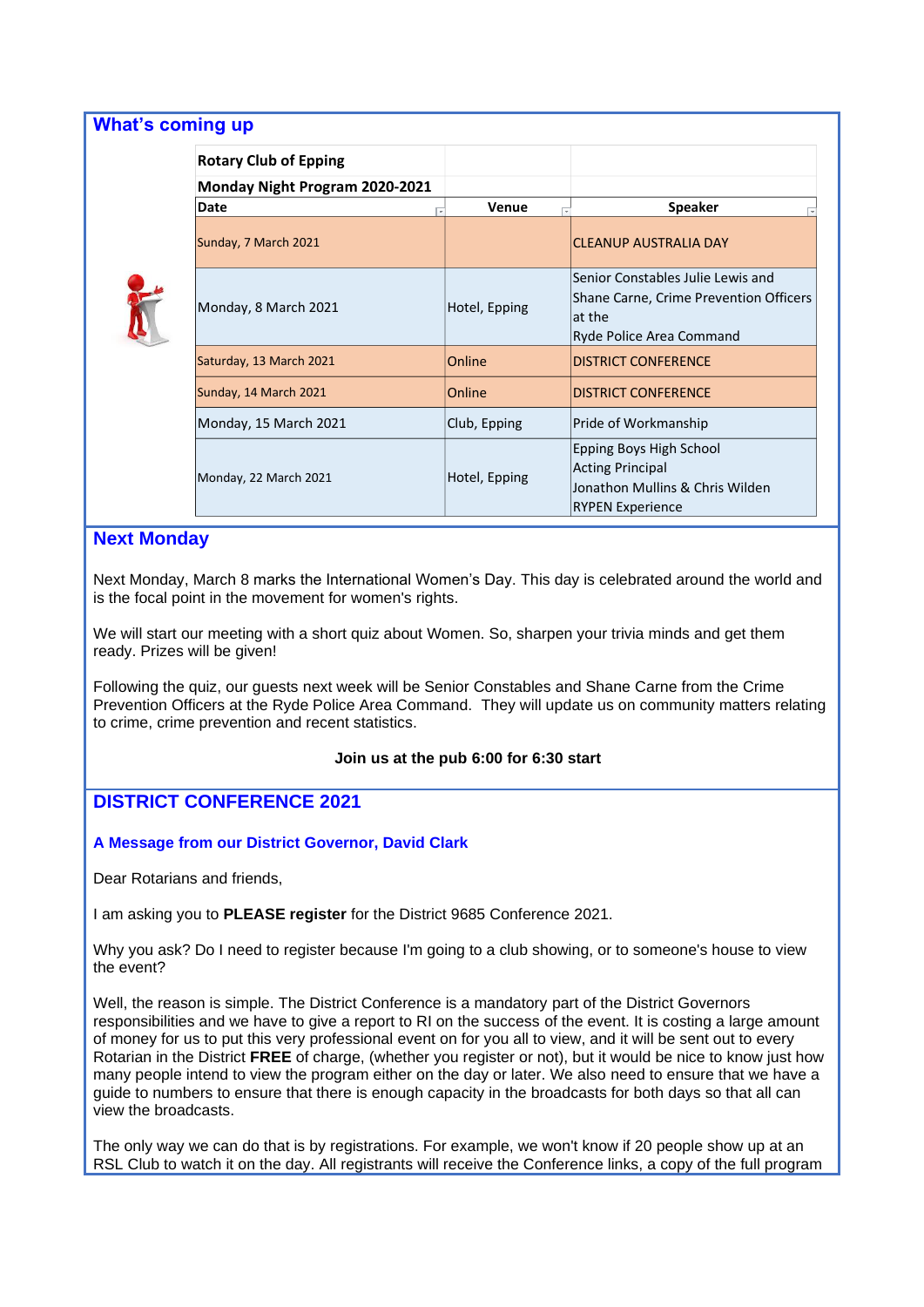and a name tag which can be used for group events. See below for more information and the Registration link. **So please register today.** 

**Our virtual Annual Conference 2021 is being held on Saturday, 13th March - Keynote speakers and top 10 Club videos,**

**and Sunday, 14th March - House of Friendship and all of the Club videos.**



**[CONFERENCE PROGRAM](https://apac01.safelinks.protection.outlook.com/?url=https%3A%2F%2Fportal.clubrunner.ca%2F50081%2FDocuments%2Fen-au%2Fa2164ca3-8621-4e1c-8565-86f79f8055f6%2F1%2F&data=04%7C01%7C%7C50fa8a830305450b089408d8d6c60708%7C84df9e7fe9f640afb435aaaaaaaaaaaa%7C1%7C0%7C637495493294566663%7CUnknown%7CTWFpbGZsb3d8eyJWIjoiMC4wLjAwMDAiLCJQIjoiV2luMzIiLCJBTiI6Ik1haWwiLCJXVCI6Mn0%3D%7C1000&sdata=rkMtx5s6fSeTlIqnho3WSCL7D3QFjnYJiYwFv0nqjVo%3D&reserved=0) (for Saturday. More details to follow) [CONFERENCE WEBSITE](https://apac01.safelinks.protection.outlook.com/?url=https%3A%2F%2Fwww.district9685conference2021.com%2F&data=04%7C01%7C%7C50fa8a830305450b089408d8d6c60708%7C84df9e7fe9f640afb435aaaaaaaaaaaa%7C1%7C0%7C637495493294576656%7CUnknown%7CTWFpbGZsb3d8eyJWIjoiMC4wLjAwMDAiLCJQIjoiV2luMzIiLCJBTiI6Ik1haWwiLCJXVCI6Mn0%3D%7C1000&sdata=mr3uEgvM80UWnp%2Bges8SJlAlzq8DH9G%2FF58XjtHWev0%3D&reserved=0) [REGISTER HERE](https://apac01.safelinks.protection.outlook.com/?url=https%3A%2F%2Fwww.crsadmin.com%2FEventPortal%2FRegistrations%2FPublicFill%2FEventPublicFill.aspx%3Fevtid%3Dd3656b40-52ee-4293-9942-b19d6df5956f&data=04%7C01%7C%7C50fa8a830305450b089408d8d6c60708%7C84df9e7fe9f640afb435aaaaaaaaaaaa%7C1%7C0%7C637495493294586651%7CUnknown%7CTWFpbGZsb3d8eyJWIjoiMC4wLjAwMDAiLCJQIjoiV2luMzIiLCJBTiI6Ik1haWwiLCJXVCI6Mn0%3D%7C1000&sdata=IXriUvHCuQSndtcVBfYVHsmnnS0TbDoudyopOmyM6TQ%3D&reserved=0)**

## **Nominations for Board 21/22**

Presidents Elect Toula Serna and Narelle Barker invite club members to consider nominating themselves for a position of the Board for 2021-2022.

For nominations or questions, please contact Narelle or Toula.

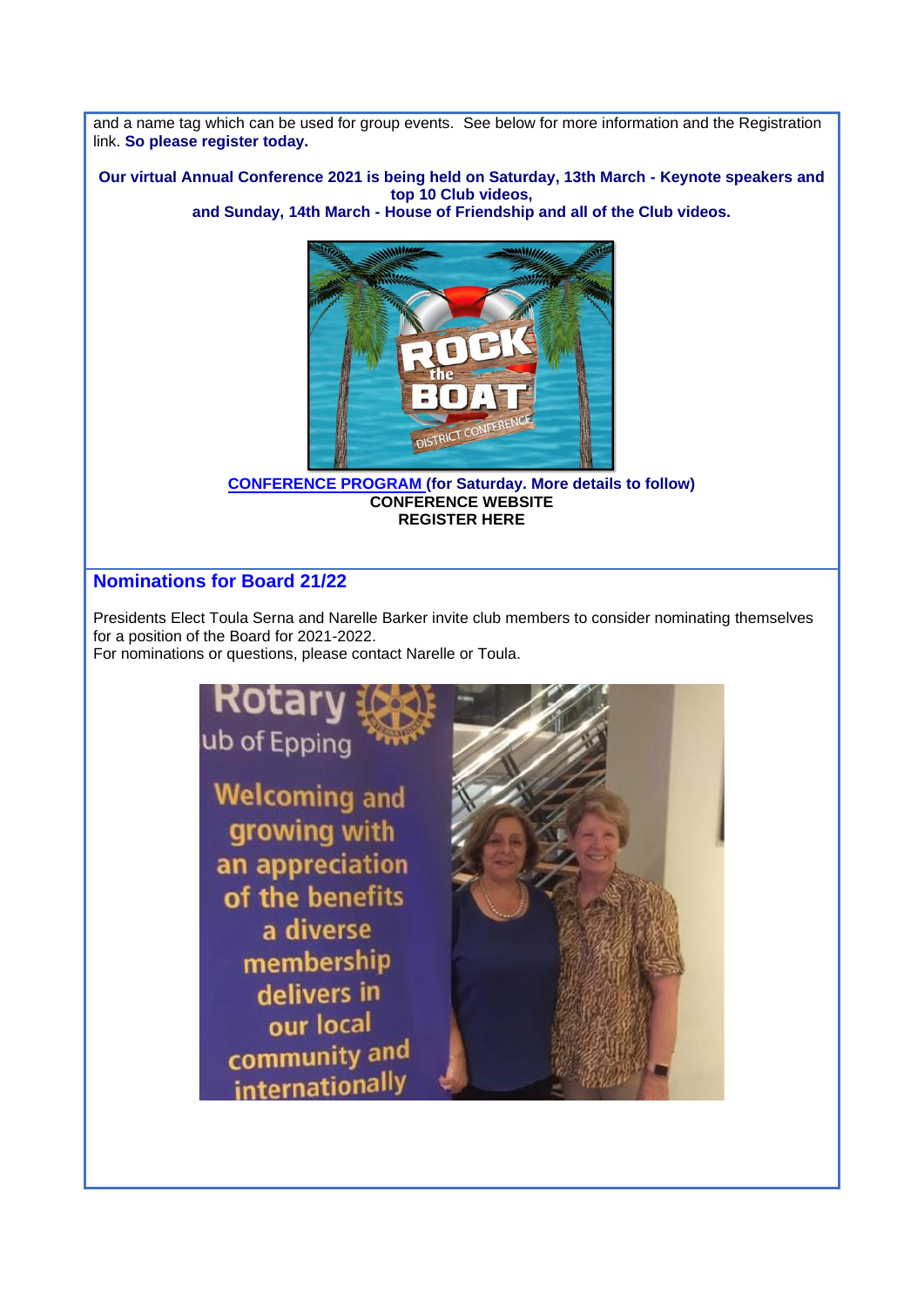### **Community Garden Project**

### **Call for volunteers**.

.

This project is starting to take shape. Our first working bee is on Saturday 13 March from 8-1pm. Just come for as long as you can. Morning tea will be provided. As you know a District Grant of \$2500 has already been approved which is a good start.

Stage 1 is redeveloping the previous garden area in conjunction with Epping North Public School. See Trevor's description.

Address is Boundary Rd North Epping. It should be a terrific project to enable the students to be involved as well as the parents and staff.

Please see Trevor's diagram for more details. Look forward to see you there.

**Peter Garrard**

# EPPING ROTARY COMMUNITY GARDEN PROJECT

#### Saturday, 13th March 8.00am at North Epping Public School

Your chance to be a gardener or a woodworker for a Saturday morning. Nobody's talents are insufficient. Amateurs will be coached.

Come along and enjoy a great morning of fun and fellowship while giving great service to the community.



We will be making nine of these gardens, a compost bin and weeding and preparing the land.

For further information, contact Peter 0410685417 or Trevor 0449126896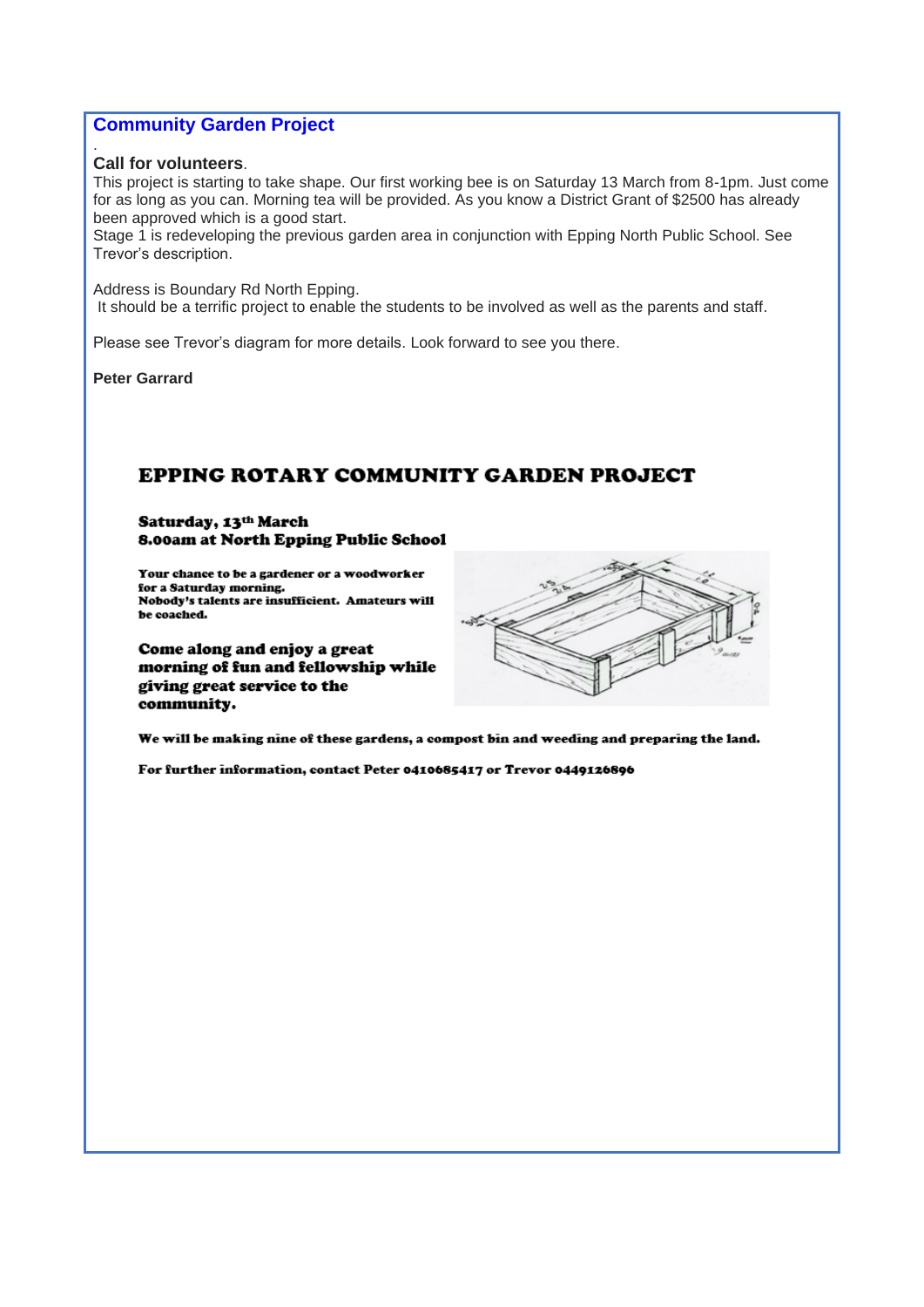# **News from East Timor**



In 25 years of Indonesian occupation from 1975 to 2000, over 20% of the population of East Timor died. Most of these deaths were from starvation.

# "Covid might not kill us but starvation will."

This statement was made to me by Luis, GREEN TL Team Leader in Oecusse. There have recently been reports of covid reaching the enclave - returning students coming from Indonesia bringing it in with them. At this stage quarantining, contact tracing, the use of masks, hand washing, severe lockdowns and border closures seem to have contained the outbreak.

Covid is not the problem now, as risky as that might be, hunger is!

Rice crop vields last year were poor due to low rainfall, farmers' markets are closed, people are relying on the weekly ferry which brings goods, such as imported rice, from Dili. The price of a sack of rice, a food staple, has increased from \$11 (US) to \$18.







 $$A25$  will buy a 20kg bag of rice  $(as shown)$ in Oecusse

Wherever you look the signs of malnutrition, stunted growth and poverty are all too obvious.

According to the WHO 2020 Global Hunger Index report, Timor Leste is one of the most food insecure countries in the world. Child malnutrition is a major concern, with over half of children estimated to be stunted and nearly 15% suffering from wasting.

If you've got a job, you get the Australian Government to pick up 35% or more of the cost through tax deductibility. Having Luis and other friends of Rotary on the ground in Oecusse helps to ensure that our donations get to the truly needy.

### As this crisis deepens we must try to do more! A donation, no matter how small, can make a big difference to the villagers of Oecusse.

### Please send this letter to friends and family and see if we can buy 100 (or more) sacks of rice to accompany their home-grown vegetables!

Donations over \$2 to the Sustainable Villages project are tax deductible: Donate online by going to the Rotary Australia World Community Service, (RAWCS) website. https://donations.rawcs.com.au/Default.aspx?ProjectID=592&ReturnTo=4 (Sustainable Villages Oecusse) For more information contact me, Judy Charnaud jcharnaud@ozgreen.org.au